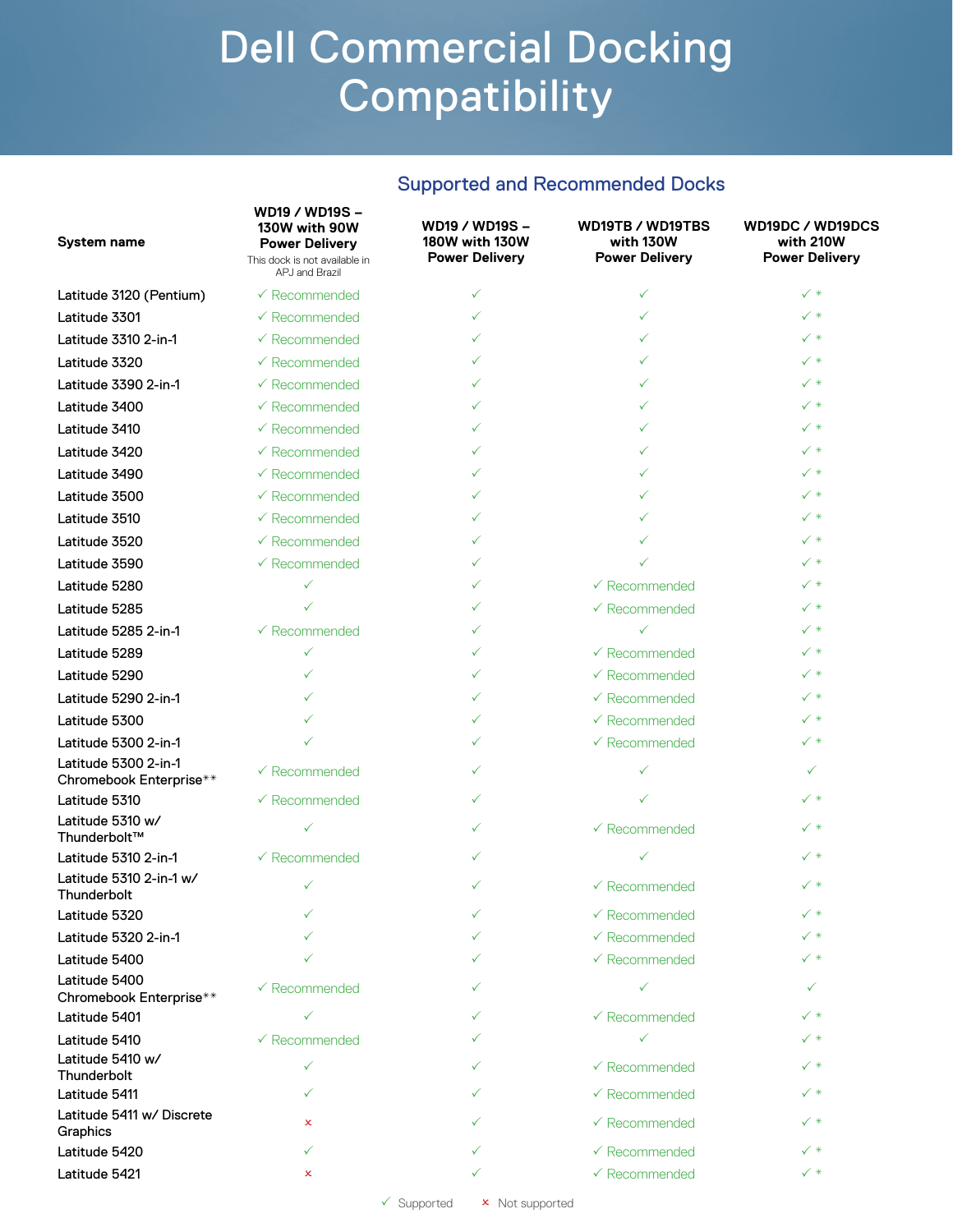|  |  | <b>Supported and Recommended Docks</b> |  |
|--|--|----------------------------------------|--|
|--|--|----------------------------------------|--|

| System name                              | WD19 / WD19S -<br>130W with 90W<br><b>Power Delivery</b><br>This dock is not available in<br>APJ and Brazil | WD19 / WD19S -<br><b>180W with 130W</b><br><b>Power Delivery</b> | WD19TB / WD19TBS<br>with 130W<br><b>Power Delivery</b> | WD19DC / WD19DCS<br>with 210W<br><b>Power Delivery</b> |
|------------------------------------------|-------------------------------------------------------------------------------------------------------------|------------------------------------------------------------------|--------------------------------------------------------|--------------------------------------------------------|
| Latitude 5480                            | $\checkmark$                                                                                                | ✓                                                                | $\checkmark$ Recommended                               | $\checkmark$ *                                         |
| Latitude 5490                            | ✓                                                                                                           | ✓                                                                | $\checkmark$ Recommended                               | $\checkmark$ *                                         |
| Latitude 5491                            | $\mathsf{x}$                                                                                                | ✓                                                                | $\checkmark$ Recommended                               | $\checkmark$ $*$                                       |
| Latitude 5500                            | ✓                                                                                                           | ✓                                                                | $\checkmark$ Recommended                               | $\checkmark$ $*$                                       |
| Latitude 5501                            |                                                                                                             | ✓                                                                | $\checkmark$ Recommended                               | $\checkmark$ *                                         |
| Latitude 5510                            | $\checkmark$ Recommended                                                                                    | ✓                                                                | $\checkmark$                                           | $\checkmark$ *                                         |
| Latitude 5510 w/<br>Thunderbolt          | ✓                                                                                                           | ✓                                                                | $\checkmark$ Recommended                               | ✓∗                                                     |
| Latitude 5511                            | ✓                                                                                                           | ✓                                                                | $\checkmark$ Recommended                               | $\checkmark$ *                                         |
| Latitude 5511 w/ Discrete<br>Graphics    | ×                                                                                                           | ✓                                                                | $\checkmark$ Recommended                               | $\checkmark$ *                                         |
| Latitude 5520                            | ✓                                                                                                           | ✓                                                                | $\checkmark$ Recommended                               | $\checkmark$ *                                         |
| Latitude 5521                            | ×                                                                                                           | ✓                                                                | $\checkmark$ Recommended                               | $\checkmark$ $*$                                       |
| Latitude 5580                            | ✓                                                                                                           | ✓                                                                | $\checkmark$ Recommended                               | $\checkmark$ *                                         |
| Latitude 5590                            | ✓                                                                                                           | ✓                                                                | $\checkmark$ Recommended                               | $\checkmark$ *                                         |
| Latitude 5591                            | ×                                                                                                           | ✓                                                                | $\checkmark$ Recommended                               | $\checkmark$ *                                         |
| Latitude 7200 2-in-1                     | ✓                                                                                                           | ✓                                                                | $\checkmark$ Recommended                               | $\checkmark$ *                                         |
| Latitude 7210 2-in-1                     | ✓                                                                                                           | ✓                                                                | $\checkmark$ Recommended                               | $\checkmark$ *                                         |
| Latitude 7280                            | ✓                                                                                                           | $\checkmark$                                                     | $\checkmark$ Recommended                               | ✓∗                                                     |
| Latitude 7285                            | ✓                                                                                                           | ✓                                                                | $\checkmark$ Recommended                               | $\checkmark$ *                                         |
| Latitude 7290                            | ✓                                                                                                           | ✓                                                                | $\checkmark$ Recommended                               | $\checkmark$ *                                         |
| Latitude 7300                            | ✓                                                                                                           | ✓                                                                | $\checkmark$ Recommended                               | $\checkmark$ *                                         |
| Latitude 7310                            | ✓                                                                                                           | ✓                                                                | $\checkmark$ Recommended                               | ✓∗                                                     |
| Latitude 7320                            | ✓                                                                                                           | $\checkmark$                                                     | $\checkmark$ Recommended                               | $\checkmark$                                           |
| Latitude 7320 2-in-1                     | ✓                                                                                                           | ✓                                                                | $\checkmark$ Recommended                               | $\checkmark$ *                                         |
| Latitude 7320 Detachable                 |                                                                                                             | ✓                                                                | $\checkmark$ Recommended                               | $\checkmark$ *                                         |
| Latitude 7380                            | ✓                                                                                                           | ✓                                                                | $\checkmark$ Recommended                               | $\checkmark$ *                                         |
| Latitude 7389                            |                                                                                                             | ✓                                                                | $\checkmark$ Recommended                               | ✓∗                                                     |
| Latitude 7390                            |                                                                                                             |                                                                  | ← Recommended                                          | $\checkmark$ *                                         |
| Latitude 7390 2-in-1                     |                                                                                                             |                                                                  | $\checkmark$ Recommended                               | ✓∗                                                     |
| Latitude 7400                            |                                                                                                             |                                                                  | $\checkmark$ Recommended                               | ✓∗                                                     |
| Latitude 7400 2-in-1                     |                                                                                                             |                                                                  | $\checkmark$ Recommended                               | ✓∗                                                     |
| Latitude 7410                            |                                                                                                             |                                                                  | $\checkmark$ Recommended                               | ✓∗                                                     |
| Latitude 7410 Chromebook<br>Enterprise** | $\checkmark$ Recommended                                                                                    | ✓                                                                | $\checkmark$                                           | ✓∗                                                     |
| Latitude 7420                            | ✓                                                                                                           | ✓                                                                | $\checkmark$ Recommended                               | $\checkmark$ *                                         |
| Latitude 7420 2-in-1                     | ✓                                                                                                           |                                                                  | $\checkmark$ Recommended                               | ✓∗                                                     |
| Latitude 7480                            |                                                                                                             |                                                                  | $\checkmark$ Recommended                               | ✓∗                                                     |
| Latitude 7490                            |                                                                                                             |                                                                  | $\checkmark$ Recommended                               | $\checkmark$ *                                         |
| Latitude 7520                            |                                                                                                             |                                                                  | $\checkmark$ Recommended                               | ✓ *                                                    |
| Latitude 9410                            |                                                                                                             | ✓                                                                | $\checkmark$ Recommended                               | $\checkmark$ *                                         |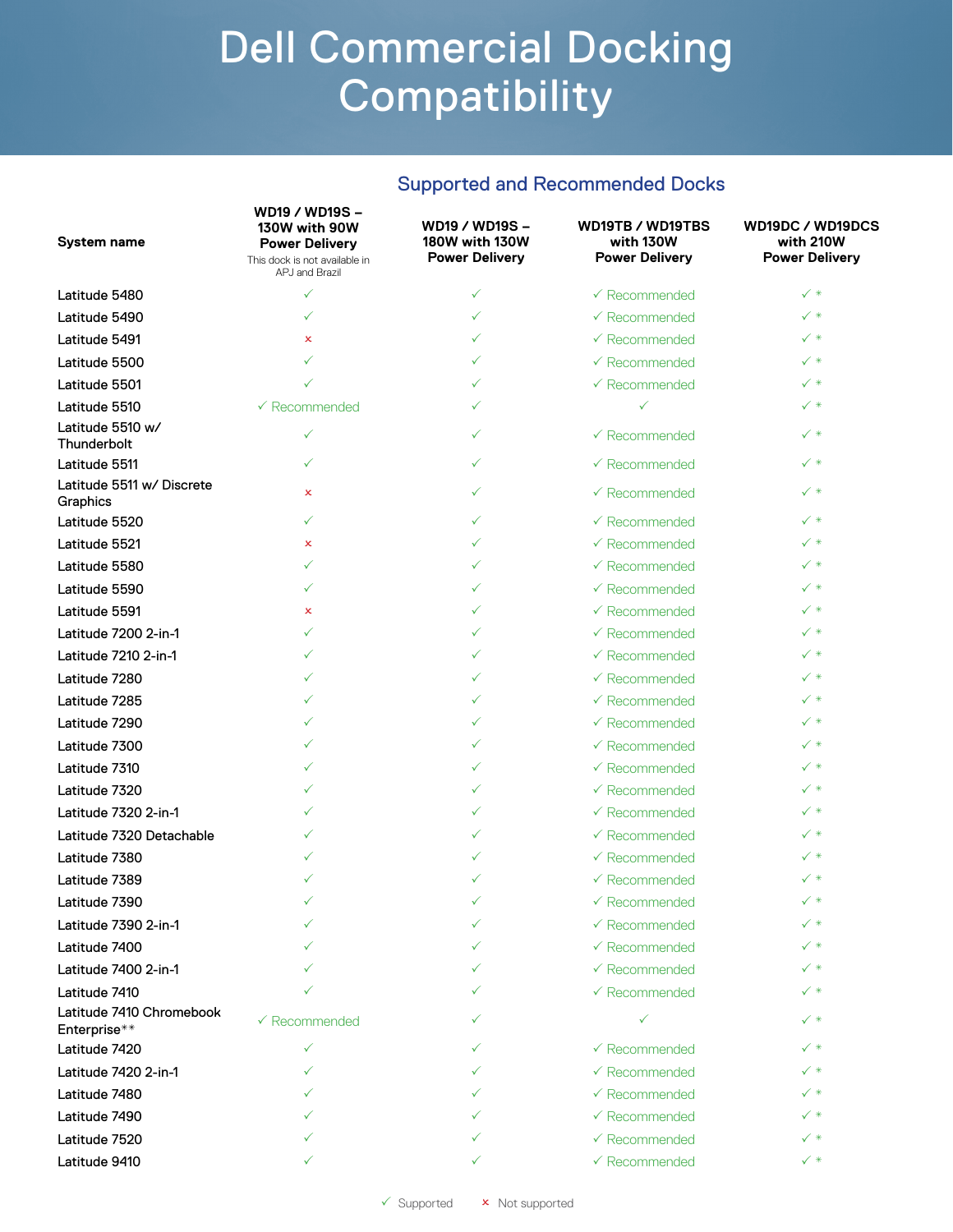#### Supported and Recommended Docks

| <b>System name</b>                     | WD19 / WD19S-<br>130W with 90W<br><b>Power Delivery</b><br>This dock is not available in<br>APJ and Brazil | WD19 / WD19S -<br>180W with 130W<br><b>Power Delivery</b> | WD19TB / WD19TBS<br>with 130W<br><b>Power Delivery</b> | WD19DC / WD19DCS<br>with 210W<br><b>Power Delivery</b> |
|----------------------------------------|------------------------------------------------------------------------------------------------------------|-----------------------------------------------------------|--------------------------------------------------------|--------------------------------------------------------|
| Latitude 9420                          | ✓                                                                                                          | ✓                                                         | $\checkmark$ Recommended                               | $\checkmark$ *                                         |
| Latitude 9510                          |                                                                                                            | ✓                                                         | $\checkmark$ Recommended                               | $\checkmark$ *                                         |
| Latitude 9520                          |                                                                                                            | ✓                                                         | $\checkmark$ Recommended                               | $\checkmark$ *                                         |
| OptiPlex 3090 Ultra                    | $\checkmark$ Recommended                                                                                   | ✓                                                         | $\checkmark$                                           | $\checkmark$ *                                         |
| OptiPlex 7090 Ultra                    | ✓                                                                                                          | ✓                                                         | $\checkmark$ Recommended                               | $\checkmark$ $*$                                       |
| Precision 3520                         | ×                                                                                                          | ✓                                                         | $\checkmark$ Recommended                               | ✓∗                                                     |
| Precision 3530                         | $\mathsf{x}$                                                                                               | ✓                                                         | $\checkmark$ Recommended                               | ✓ *                                                    |
| Precision 3540                         | $\mathsf{x}$                                                                                               | ✓                                                         | $\checkmark$ Recommended                               | $\checkmark$ *                                         |
| Precision 3541                         | $\mathsf{x}$                                                                                               | ✓                                                         | $\checkmark$ Recommended                               | ✓ *                                                    |
| Precision 3550                         | ✓                                                                                                          | ✓                                                         | $\checkmark$ Recommended                               | ✓ *                                                    |
| Precision 3551                         | ✓                                                                                                          | ✓                                                         | $\checkmark$ Recommended                               | ✓ *                                                    |
| Precision 3551 w/ Discrete<br>Graphics | ×                                                                                                          | ✓                                                         | $\checkmark$ Recommended                               | $\checkmark$ *                                         |
| Precision 3560                         | ✓                                                                                                          | ✓                                                         | $\checkmark$ Recommended                               | $\checkmark$ *                                         |
| Precision 3561                         | ×                                                                                                          | ✓                                                         | $\checkmark$ Recommended                               | $\checkmark$ *                                         |
| Precision 5520                         | ×                                                                                                          | ✓                                                         | $\checkmark$ Recommended                               | $\checkmark$ *                                         |
| Precision 5530                         | ×                                                                                                          | ✓                                                         | $\checkmark$ Recommended                               | $\checkmark$ $*$                                       |
| Precision 5530 2-in-1                  | ×                                                                                                          | ✓                                                         | $\checkmark$ Recommended                               | ✓∗                                                     |
| Precision 5540                         | $\mathsf{x}$                                                                                               | ✓                                                         | $\checkmark$ Recommended                               | ✓∗                                                     |
| Precision 5550                         | $\mathsf{x}$                                                                                               | ✓                                                         | $\checkmark$ Recommended                               | $\checkmark$ *                                         |
| Precision 5560                         | x                                                                                                          | ✓                                                         | $\checkmark$ Recommended                               | $\checkmark$ *                                         |
| Precision 5750                         | x                                                                                                          | ✓                                                         | $\checkmark$                                           | $\checkmark$ Recommended                               |
| Precision 5760                         | ×                                                                                                          | ✓                                                         | ✓                                                      | $\checkmark$ Recommended                               |
| Precision 7520                         | x                                                                                                          | $\checkmark$ #                                            | $\checkmark$ Recommended #                             | $\checkmark$ * #                                       |
| Precision 7530                         | ×                                                                                                          | $\checkmark$ #                                            | $\checkmark$ #                                         | $\checkmark$ Recommended                               |
| Precision 7540                         | ×                                                                                                          | $\checkmark$ #                                            | $\checkmark$ #                                         | $\checkmark$ Recommended                               |
| Precision 7550                         | x                                                                                                          | $\checkmark$ #                                            | $\checkmark$ #                                         | $\checkmark$ Recommended                               |
| Precision 7560                         | x                                                                                                          | $\checkmark$ #                                            | √ #                                                    | $\checkmark$ Recommended                               |
| Precision 7720                         | ×                                                                                                          | $\checkmark$ #                                            | $\checkmark$ Recommended #                             | $\checkmark$ * #                                       |
| Precision 7730                         | ×                                                                                                          | $\checkmark$ #                                            | $\checkmark$ #                                         | $\checkmark$ Recommended                               |
| Precision 7740                         | x                                                                                                          | $\checkmark$ #                                            | $\checkmark$ #                                         | $\checkmark$ Recommended                               |
| Precision 7750                         | ×                                                                                                          | $\checkmark$ #                                            | $\checkmark$ #                                         | $\checkmark$ Recommended                               |
| Precision 7760                         | x                                                                                                          | $\checkmark$ #                                            | $\checkmark$ #                                         | $\checkmark$ Recommended                               |
| Rugged 5420                            |                                                                                                            | $\checkmark$ Recommended                                  | $\checkmark$                                           | $\checkmark$ *                                         |
| Rugged 5424                            |                                                                                                            | $\checkmark$ Recommended                                  | ✓                                                      | $\checkmark$ *                                         |
| Rugged 7220                            |                                                                                                            | $\checkmark$ Recommended                                  | x                                                      | x                                                      |
| Rugged 7424                            |                                                                                                            | $\checkmark$ Recommended                                  |                                                        | ✓∗                                                     |
| Vostro 5301                            | $\checkmark$ Recommended                                                                                   | ✓                                                         |                                                        | $\checkmark$ *                                         |
| Vostro 5310                            | $\checkmark$ Recommended                                                                                   | ✓                                                         |                                                        | ✓∗                                                     |
| Vostro 5391                            | $\checkmark$ Recommended                                                                                   |                                                           |                                                        | $\checkmark$ *                                         |